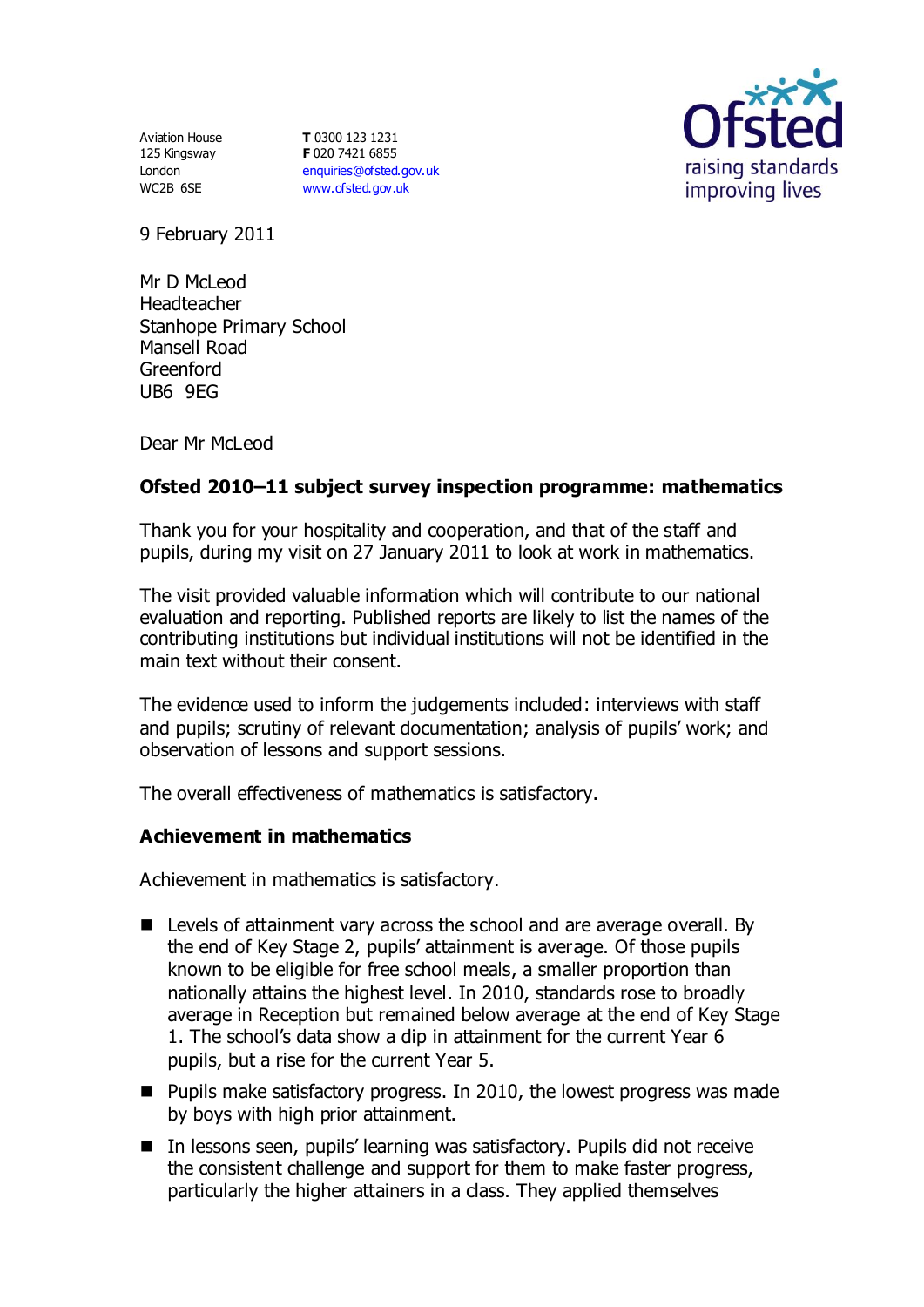effectively to independent work, although a few sometimes lost concentration during whole-class discussion.

## **Quality of teaching in mathematics**

The quality of teaching in mathematics is satisfactory.

- Teachers give clear explanations, prepare lessons carefully and set appropriate expectations for behaviour. Together with the good relationships fostered between teachers and pupils, these contribute to pupils learning satisfactorily.
- $\blacksquare$  Teaching quality varies, with examples of good elements within satisfactory lessons. Strengths of the teaching include the way teachers target questions to individuals to check their knowledge and extend their understanding. Teachers sometimes give pupils opportunities to work with partners, or to explain and assess their own and each other's work.
- Teaching does not consistently challenge and support all pupils, or ensure they understand the purpose of the lesson and how to judge how well they have done. Teachers do not routinely involve every pupil in responding, monitor mathematical correctness, or require pupils to think hard enough in advance of an activity about its potential outcomes. Some activities extend skills but do not develop understanding well enough.
- Marking identifies much correct work but misses opportunities to give guidance on how to improve. Pupils have targets in various aspects of mathematics but some are too easy, particularly for higher attainers. Leaders rightly recognise the need for an improved system for involving pupils in assessing their progress against targets and in lessons, and have begun to develop one.

# **Quality of the curriculum in mathematics**

The quality of the curriculum in mathematics is satisfactory.

- The curriculum provides an adequate range of content, so ensures pupils develop skills, for example in number. It includes an interesting variety of activities. Nevertheless, it does not build up well enough the process skills pupils need to enable them to develop their reasoning and to use and apply mathematics. Planning does not ensure that activities specifically develop pupils' understanding of the mathematical concepts they are learning. Pupils have little opportunity for hands-on use of computers to explore shapes or graphs.
- Activities are targeted effectively for different levels of attainment within each class, although they do not consistently extend all pupils, especially the higher attainers.
- Some interventions are used successfully to support pupils who fall behind. They are not negotiated well enough between senior leaders, mathematics leaders and class teachers or informed by data to give the providers of the intervention a sharp focus and enable impact to be evaluated. The high absence rate of some pupils has reduced the impact.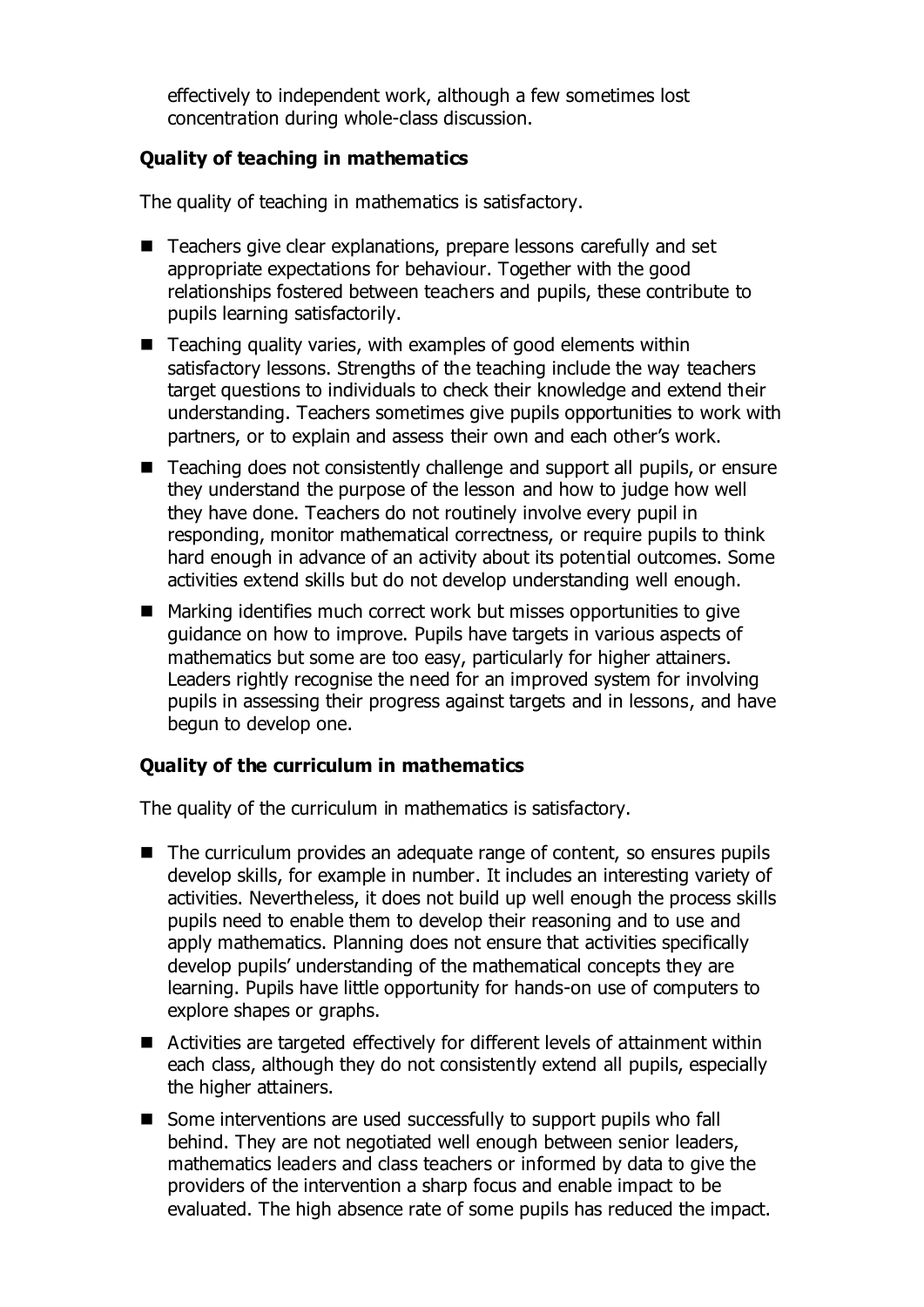# **Effectiveness of leadership and management in mathematics**

Leadership and management in mathematics are satisfactory.

- Leaders have an accurate overall picture of the quality of provision, but there is no system for basing this on regular lesson observations, checking of pupils' work and lesson planning, or collection of pupils' views. Through recent monitoring of pupils' work, mathematics leaders have identified useful areas for development in teaching, although fewer in relation to the progression within the curriculum.
- **E** Lessons observed jointly during the inspection were judged accurately. However, some previous judgements based on the school's criteria appear generous when too little account was taken of the progress of groups of pupils.
- Data on pupils' attainment are used for keeping track of whether each one makes the expected progress during each year. However, the system does not show readily pupils' progress across a key stage or how well groups of pupils are progressing.
- You, the deputy headteacher and the mathematics leaders have correctly identified that provision and outcomes in mathematics are priorities for development in the school. You have recognised that plans for improvement have not been sharply focused, and have begun revising them. The impetus you have already instilled since joining the school at the start of this term and the examples of accurate evaluation show that the school has satisfactory capacity for moving forward.

## **Areas for improvement, which we discussed, include:**

- $\blacksquare$  raising the quality of teaching to consistently good through:
	- $-$  a greater emphasis on developing understanding
	- $=$  ensuring challenge and support for all, especially the higher attainers in each class
	- making sure that targets are challenging, and are used to inform teaching and assessment
	- $-$  involving pupils more in assessing the depth of their understanding in lessons and against targets
- using data more effectively to:
	- monitor the progress of individuals and groups across key stages
	- $-$  inform teaching and plan the help given through intervention
- sharpening the evaluation of the impact of teaching and intervention through observation, scrutiny of pupils' work, data analysis and gathering of pupils' views.

I hope that these observations are useful as you continue to develop mathematics in the school.